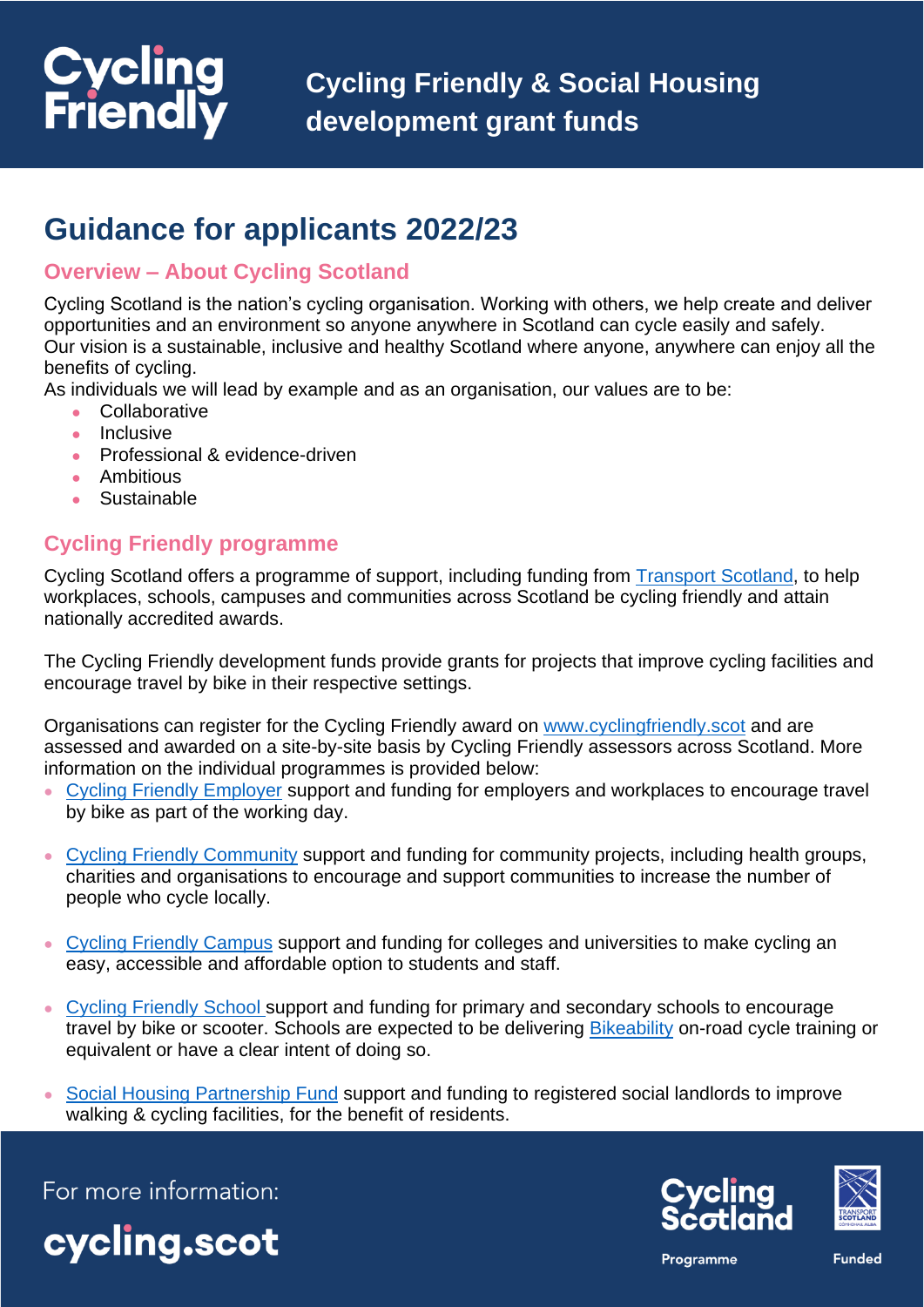# **Cycling<br>Friendly**

# **Fund criteria**

Cycling Friendly development funds support the development or improvement of facilities that will enable more people to cycle. Where demand for funding exceeds available monies, special consideration will be given to projects that seek to help tackle poverty, reduce inequality and are consistent with [climate change delivery plans](https://www.gov.scot/publications/securing-green-recovery-path-net-zero-update-climate-change-plan-20182032/pages/9/) for a just transition to net zero as well as local, regional and national policies and strategies, such as the [Active Travel Framework,](https://www.transport.gov.scot/media/46400/sct09190900361.pdf) [Active Scotland Delivery](https://www.gov.scot/publications/active-scotland-delivery-plan/)  [Plan,](https://www.gov.scot/publications/active-scotland-delivery-plan/) [Scottish Government National Outcomes](http://www.gov.scot/About/Performance/scotPerforms/outcomes) and [Fairer Scotland Action Plan.](https://www.gov.scot/publications/fairer-scotland-action-plan/)

Project proposals will be assessed on their ability to:

- Deliver an increase in cycling and cycling modal share
- Evidence and respond to clear potential and need

Successful proposals should also demonstrate:

- Effective stakeholder engagement to identify and address barriers
- Potential for effective collaboration and partnership work
- Strategic efforts to support active travel and everyday cycling  $1$
- Efforts to address inequalities and promote inclusiveness

The assessment will also consider if:

- The proposed project represents value for money
- The applicant is likely to attain necessary approvals to deliver the project
- The proposed project is deliverable within 12 months
- Project deliverables are fully compliant with applicable regulations
- The applicant is making a financial or in-kind contribution
- The proposal is of sufficient detail, accuracy and quality

### **Eligible expenditure**

Cycling Friendly development funds are focused on capital improvements that seek to support the development or improvement of facilities that will enable more people to cycle. Capital costs are generally assets, such as bikes, equipment, tools etc., while revenue costs could include sessional staff time, events and engagement work.

Whilst successful proposals are likely to be focused on capital costs, proposals for complementary activities to support behaviour change may be considered where there is a direct link to capital elements, e.g. bike maintenance training in conjunction with procurement of maintenance equipment.

Applications are welcome from organisations seeking to provide destination facilities adjacent to, or as part of promotion of, new cycling infrastructure in the vicinity.

<sup>1</sup> School funding bids should clearly evidence intent to deliver Bikeability Scotland or equivalent training.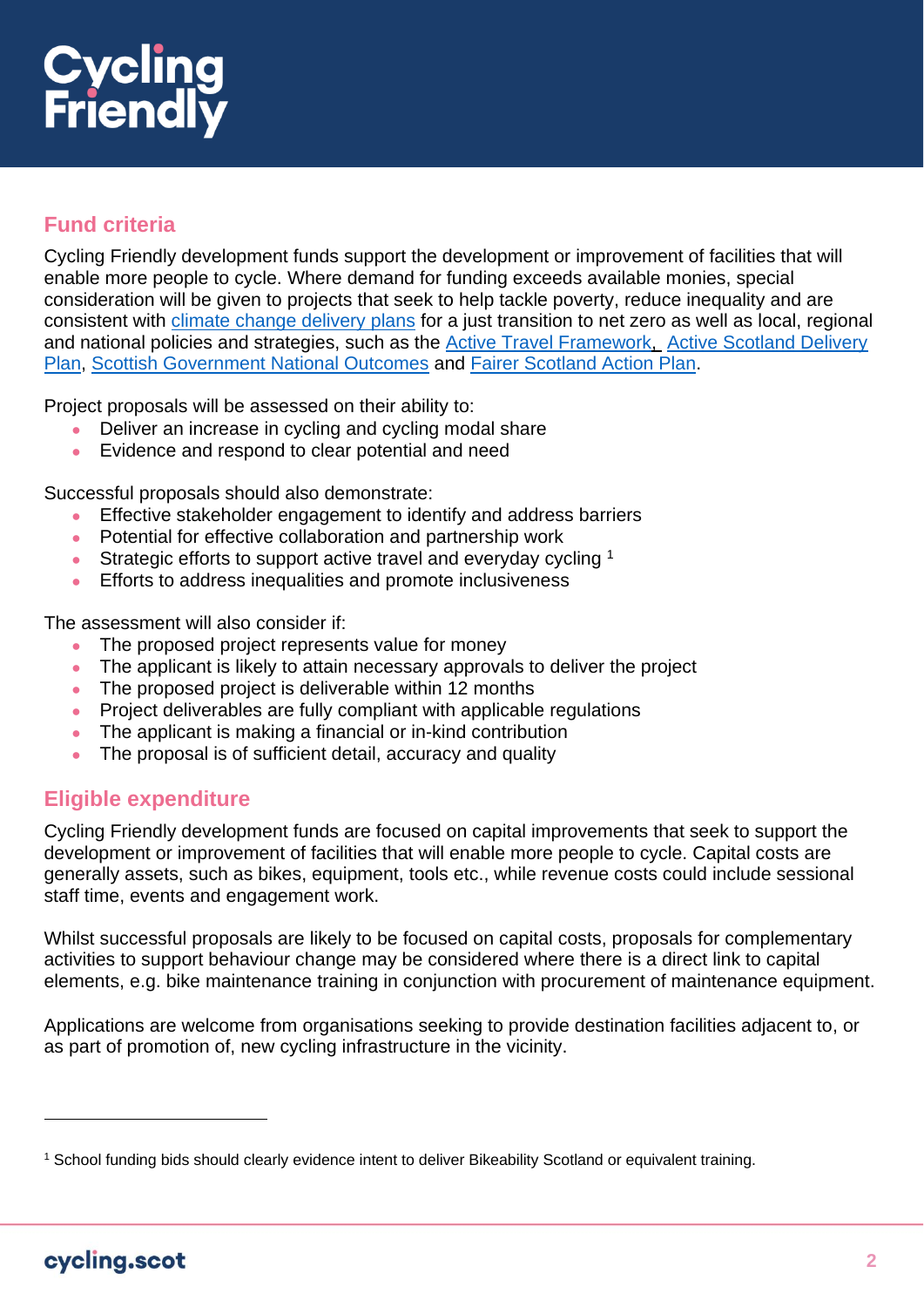# **Cycling<br>Friendly**



#### **Examples of eligible expenditure include:**

- **Cycle parking/storage**
	- Repurposing hardstanding areas for installation of new open cycle parking, sheltered cycle parking and/or secure cycle storage<sup>2</sup>
	- Enhancements to existing cycle parking/storage to increasing capacity and/or security
- **Destination facilities**
	- Installation or refurbishment of shower and changing facilities
	- Lockers, storage and drying facilities for clothes or cycling gear
- **Pool bikes and pool bike accessories.** Additional support and questionnaires are provided to inform requirements and plans.
- **Procurement of bicycles for communities / schools / campus** to improve local community and student access to bikes, tackling inequality. Additional support and questionnaires are provided to inform requirements and plans.
- **Bikes for staff (health and social care organisations only).** Bike ownership may be transferred to staff excluded from the Cycle to Work scheme due to affordability or contractual considerations. Applications must be agreed in advance with Cycling Scotland.
- **Bike maintenance equipment for bike hubs**
	- Pumps, work stands and tools (but not consumables)
	- Public repair stands

<sup>&</sup>lt;sup>2</sup> Eligible costs include product, delivery, installation labour and required warrants or permissions. Individual bike lockers in a workplace setting are unlikely to be funded due to priority for communal parking facilities.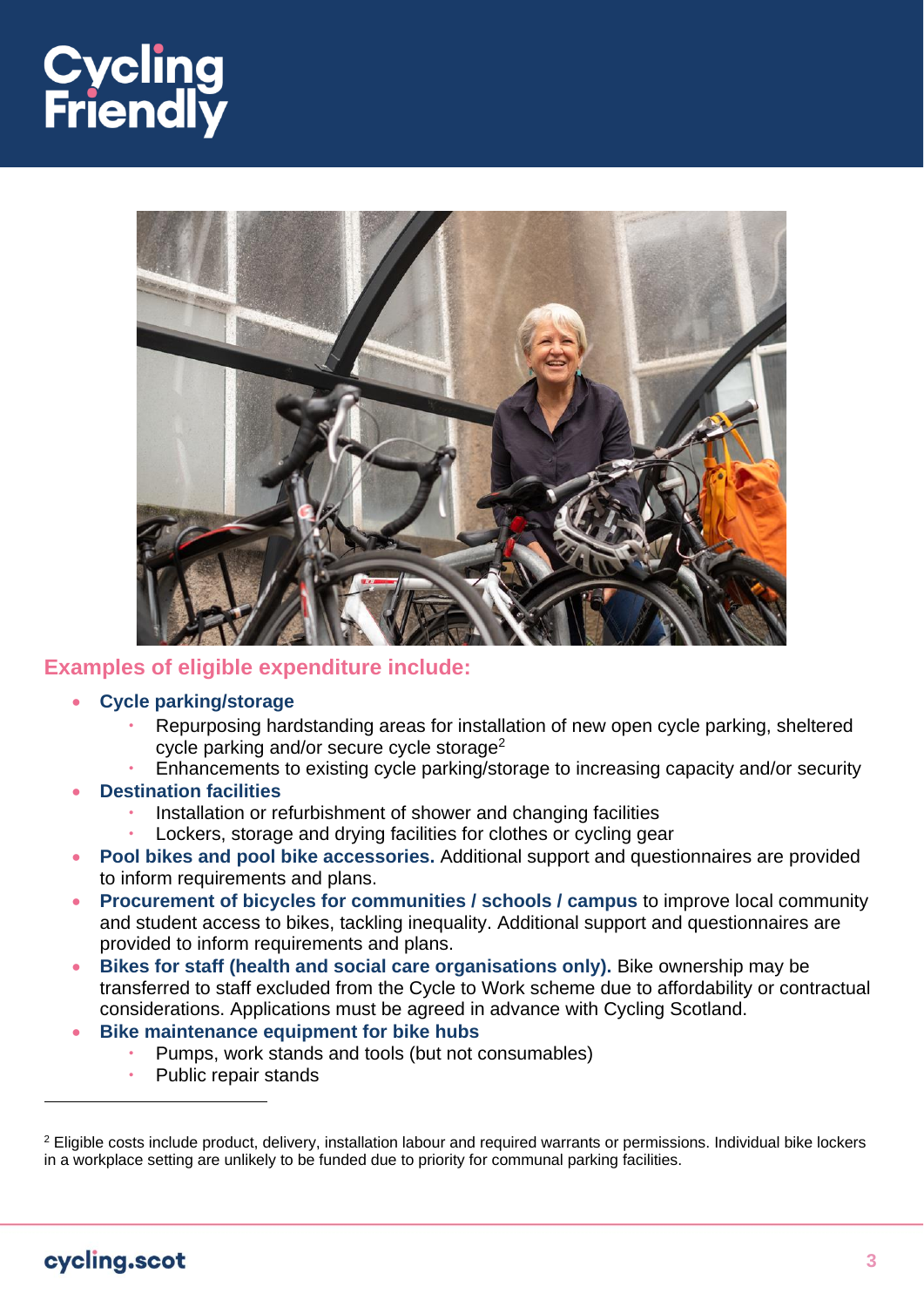

- **Signage and other minor upgrades to cycle access routes**
- **Cycling information boards**

Examples of eligible expenditure for applications for Communities and Schools funding also include:

- **Monitoring & evaluation** including baseline data collection, audits, travel surveys/workshops, impact assessment
- **Cycle training** including Cycle Ride Leader training and Essential Cycling Skills
- **Maintenance training**
- **Sessional work/support**
- **Promotional and engagement activities** such as targeted campaigns, led rides, Dr. Bike and bike breakfasts.

#### **Ineligible expenditure**

Applicants are strongly advised to discuss ideas and proposals ahead of making a final application to avoid ineligible expenditure. Projects must support functional journeys by bike, in line with the [Active](https://www.transport.gov.scot/media/46400/sct09190900361.pdf)  [Travel Framework.](https://www.transport.gov.scot/media/46400/sct09190900361.pdf)

For VAT registered organisations, Cycling Scotland will not include any reclaimable VAT in the grant payment, as identified in your grant application and in accordance with [HMRC guidelines.](https://www.gov.uk/government/organisations/hm-revenue-customs) Please contact Cycling Scotland if you have any queries or require further clarity.

Cycling Scotland will typically not fund

- **Retrospective costs**
- **Improvements or works which are already scheduled under a separate commitment** i.e. as condition of planning approval
- **Maintenance and running costs of existing projects or services**
- **Staff costs / salaries**
- **Political campaigning or activities**
- **Activities promoting specific religious/other beliefs**
- **Loan repayments**
- **Projects that are designed to further the business interests of the organisation**

Please consult Cycling Scotland's full Terms & Conditions applicable to development grants or contact the Cycling Friendly team for further advice.

Guidance on principles for cycle parking and trip end facilities is available in the [Cycling By Design](https://www.transport.gov.scot/media/50323/cycling-by-design-update-2019-final-document-15-september-2021-1.pdf)  [update](https://www.transport.gov.scot/media/50323/cycling-by-design-update-2019-final-document-15-september-2021-1.pdf) from Transport Scotland.

Advice on procurement is available in Cycling Friendly [guidance document for procuring cycle](https://www.cycling.scot/mediaLibrary/other/english/9288.pdf)  [parking.](https://www.cycling.scot/mediaLibrary/other/english/9288.pdf)

Information on low carbon legislative changes and [Climate emergency training](https://www.keepscotlandbeautiful.org/climate-change/climate-change/) is available from Keep Scotland Beautiful.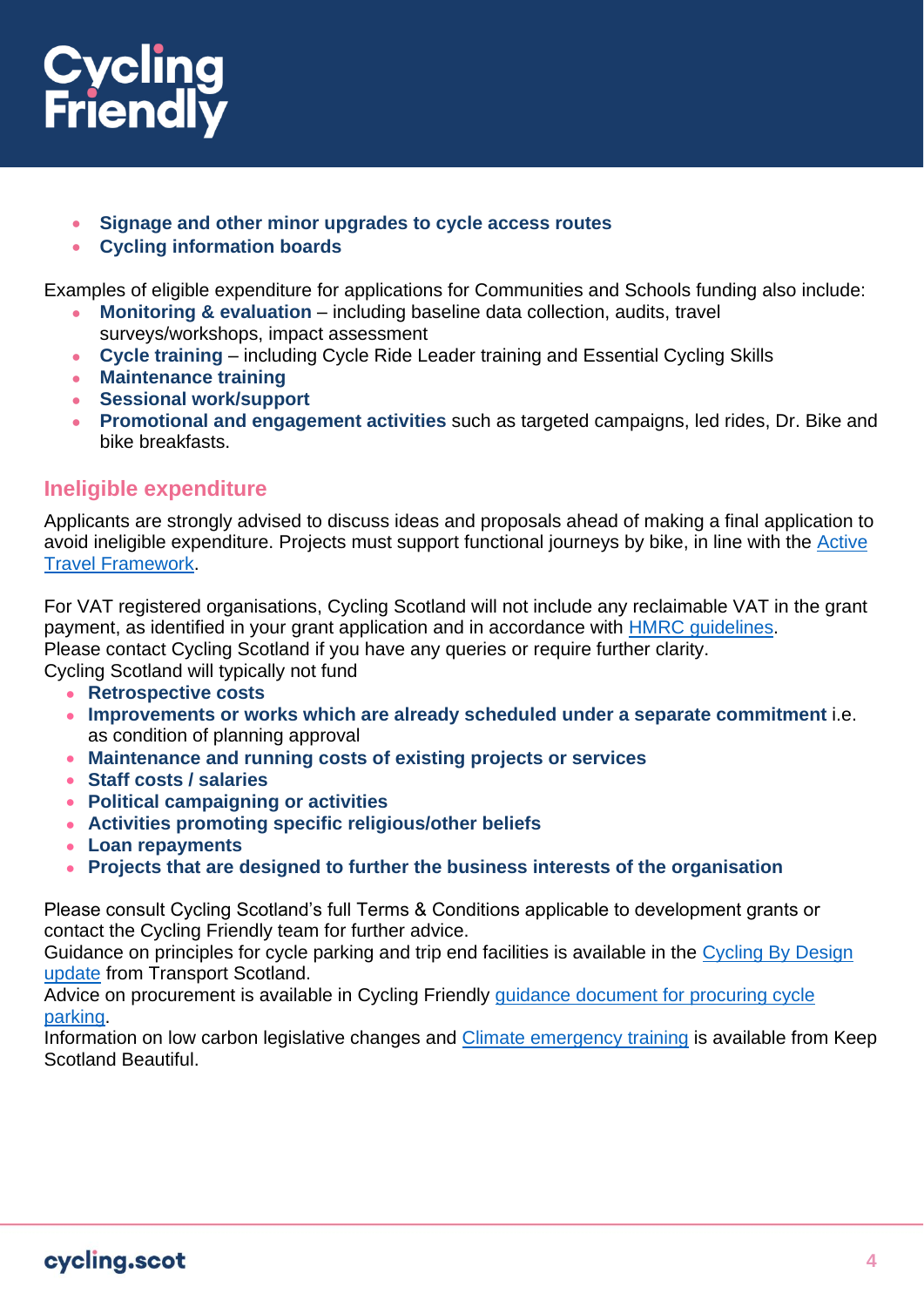

# **Funding cap**

Dependent on the level of demand, it is expected that Cycling Scotland will award individual grants as outlined below:

- Cycling Friendly Employer: Workplace grants between £5,000 and £25,000 per site<sup>3</sup>.
- **Cycling Friendly Community:** Community grants between £2,500 and £20,000
- **Cycling Friendly Campus**: Colleges and Universities grants up to £25,000 per campus.
- **Cycling Friendly School:** School grants between £2,500 and £25,000.
- **Social Housing Partnership Fund:** Social housing provider grants between £5,000 and £25,000 per site.

Project proposals that benefit multiple sites or joint applications will be considered, subject to prior discussion with your Cycling Friendly Development Officer.

### **Match funding**

Cycling Scotland propose to contribute up to 100% of the capital element of selected projects, such as facilities development, materials and equipment. Match funding or a financial contribution from the applicant party is not a strict condition for applications. However, proposals which feature financial contributions or value-in-kind carry additional merit during assessment. School funding bids should clearly evidence commitment or intent to deliver Bikeability Scotland or equivalent training.

In-kind contributions are non-cash contribution to the project made by the applicant organisation (e.g. staff time to deliver and manage the project, use of facilities, other goods or services relevant to the project paid for by the applicant). Match funding is any cash funding from other sources used to support the project.

Please contact [cyclingfriendly@cycling.scot](mailto:cyclingfriendly@cycling.scot) if you are unsure on what contributes match funding or an in-kind contribution.

#### **Application and assessment process**

• **Pre-application support -** Cycling Scotland can provide advice on proposed projects in advance of an application being submitted. Available funds are limited and allocated on a competitive basis and applicants are encouraged to make an expression of interest online and start developing their bid at the very earliest opportunity to avoid disappointment**.**

<sup>&</sup>lt;sup>3</sup> Applications for lower amounts may be considered if it can be evidenced that the project is likely to have a sufficient impact on cycling rates.